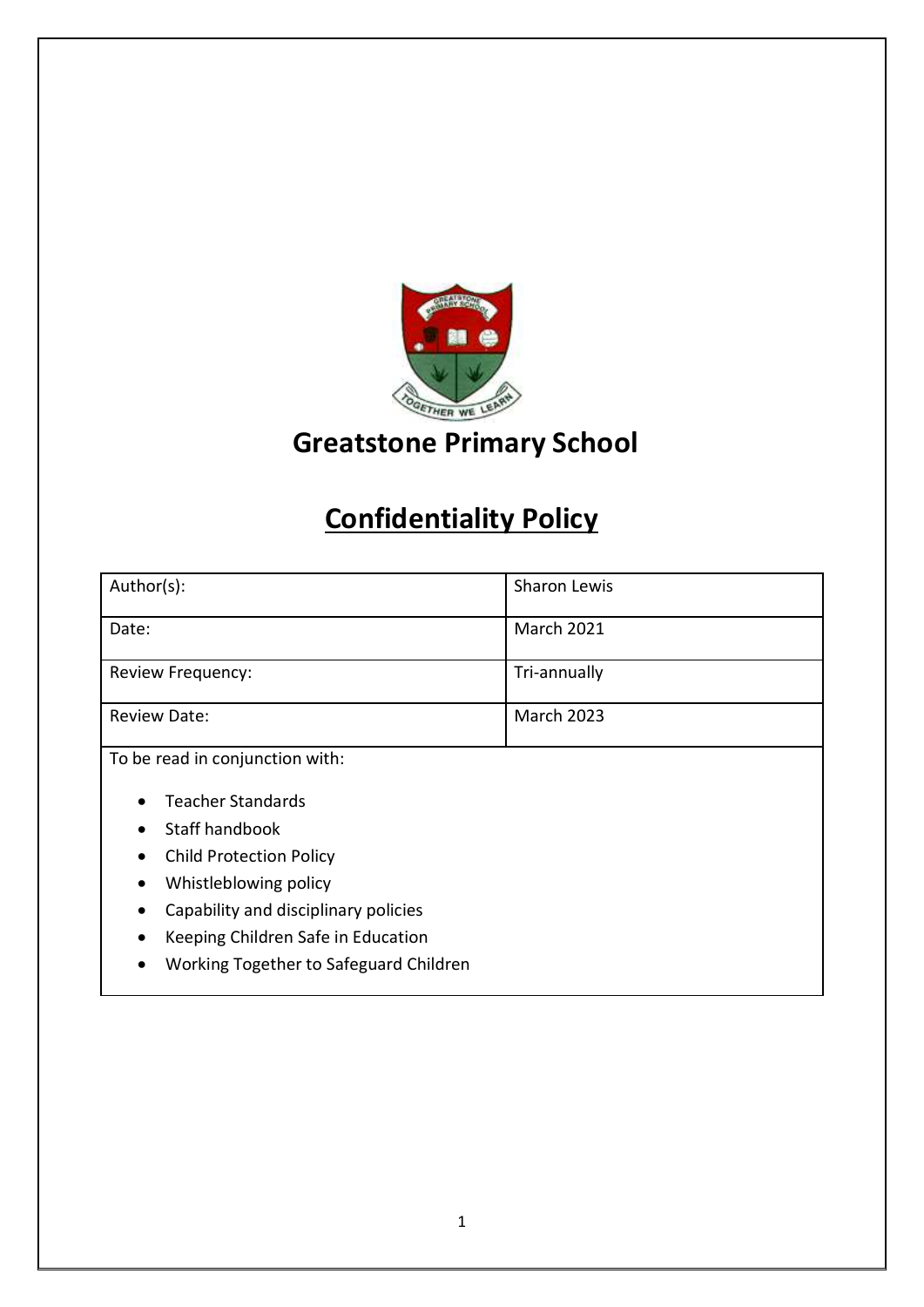# **Introduction:**

#### Rationale

- The safety, well-being and protection of our pupils are the paramount considerations in all decisions staff, at this school, make about confidentiality. The appropriate sharing of information between school staff is an essential element in ensuring our pupils' well-being and safety.
- It is an essential part of the ethos of our school that trust is established to enable pupils, staff, and parents/carers to seek help both within and outside the school. We, therefore, minimise information sharing to those occasions which are appropriate to ensure pupils and staff are supported and safe.
- Pupils, parents/carers and staff need to know the boundaries of confidentiality in order to feel safe and comfortable in discussing personal issues and concerns.
- The school's attitude to confidentiality is open and easily understood and everyone should be able to trust the boundaries of confidentiality operating within the school.
- Everyone in the school community needs to know that no one can offer absolute confidentiality and that there are limits of confidentiality that can be offered by individuals within the school community - so they can make informed decisions about the most appropriate person to talk to.

#### **Definition of Confidentiality**

- The dictionary definition of confidential is "something which is spoken or given in confidence, private, entrusted with another's secret affairs"
- When speaking confidentially to someone, the confider has the belief that the confidant will not discuss the content of the conversation with another. The confider is asking for the content of the conversation to be kept secret. Anyone offering absolute confidentiality to someone else would be offering to keep the content of his or her conversation completely secret and discuss it with no one.
- In practice there are few situations where absolute confidentiality is offered. We have to strike a balance between ensuring the safety, well-being and protection of our pupils and staff, ensuring there is an ethos of trust where pupils and staff can ask for help when they need it - and ensuring that when it is essential to share personal information, child protection procedures and good practice are followed.
- This means that in most cases what is on offer is limited confidentiality. Disclosure of the content of a conversation could be discussed with professional colleagues but the confider would not be identified except in certain circumstances.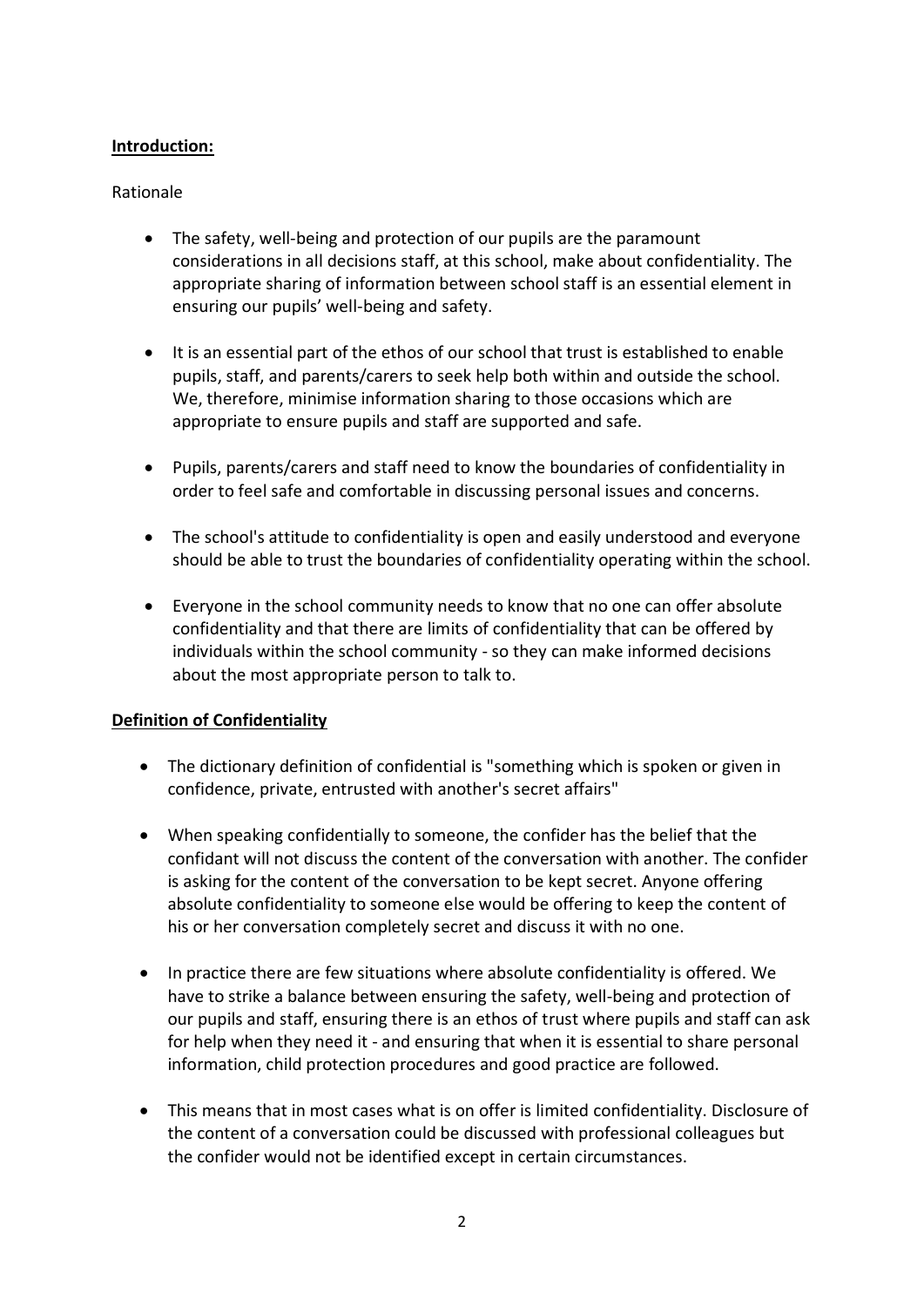The general rule is that staff should make clear at the beginning of the conversation that there are limits to confidentiality. These limits relate to ensuring children's safety and well-being. The pupil will be informed when a confidence has to be broken for this reason and will be encouraged to do this for themselves whenever this is possible.

#### **Different levels of confidentiality are appropriate for different circumstances.**

1. In the classroom in the course of a lesson given by a member of teaching staff or an outside visitor, including health professionals. Careful thought needs to be given to the content of the lesson, setting the climate and establishing ground rules to ensure confidential disclosures are not made. It should be made clear to pupils that this is not the time or place to disclose confidential, personal information. (See setting ground rules and working agreements). When a health professional is contributing to a school health education programme in a classroom setting, s/he is working with the same boundaries of confidentiality as a teacher.

2. One to one disclosures to members of school staff (including voluntary staff). It is essential all members of staff know the limits of the confidentiality they can offer to both pupils and parents/carers (see note below and safeguarding policy) and any required actions and sources of further support or help available, both for the pupil or parent/carer and for the staff member within the school. This includes support/advice from other agencies, where appropriate. All staff at this school encourage pupils to discuss difficult issues with their parents or carers, and vice versa. However, the needs of the pupil are paramount and school staff will not automatically share information about the pupil with his/her parents/carers unless it is considered to be in the child's best interests.

*Note: when concerns for a child or young person come to the attention of staff, for example through observation of behaviour or injuries or disclosure, however insignificant this might appear to be, the member of staff should discuss this with one of the Designated Safeguarding Leads as soon as possible. More serious concerns must be reported immediately to ensure that any intervention necessary to protect the child is accessed as early as possible.* 

3. Disclosures to a counsellor, school nurse or health professional operating a confidential service in the school. Health professionals such as school nurses can give confidential medical advice to pupils provided they are competent to do so and follow the Fraser Guidelines (guidelines for doctors and other health professionals on giving medical advice to under 16s). School nurses are skilled in discussing issues and possible actions with young people and always have in mind the need to encourage pupils to discuss issues with their parents or carers. However, the needs of the pupil are paramount and the school nurse will not insist that a pupil's parents or carers are informed about any advice or treatment they give.

Contraceptive advice and pregnancy: The DoH has issued guidance (July 2004) which clarifies and confirms that health professionals owe young people under 16 the same duty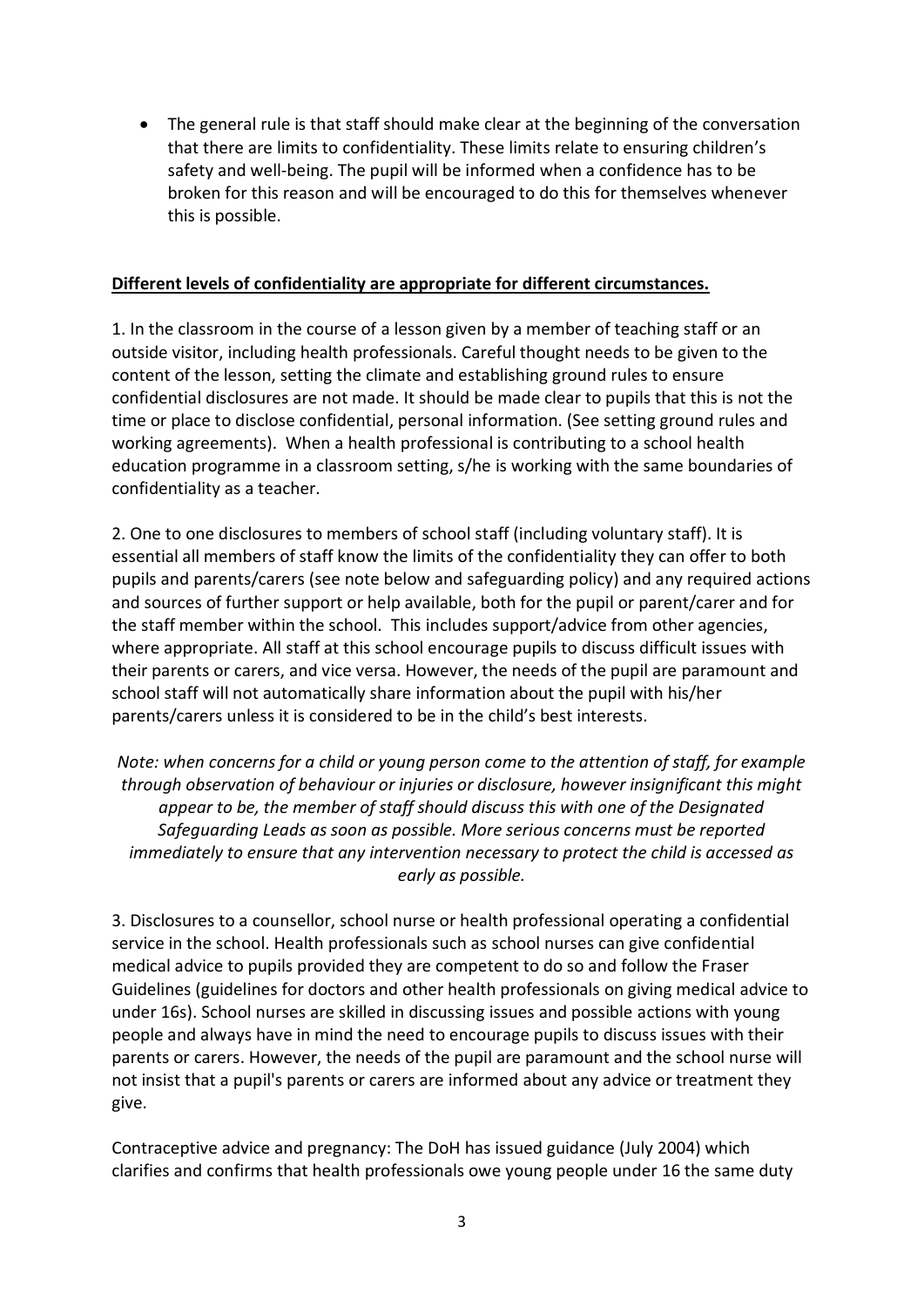of care and confidentiality as older patients. It sets out principles of good practice in providing contraception and sexual health advice to under-16s. The duty of care and confidentiality applies to all under-16s. Whether a young person is competent to consent to treatment or is in danger, is judged by the health professional on the circumstances of each individual case, not solely on the age of the patient. However, the younger the patient, the greater the concern that they may be being abused or exploited. The Guidance makes it clear that health professionals must make time to explore whether there may be coercion or abuse. Cases of grave concern would be referred on using child protection procedures.

*Note: It is the view of Kent Police that they should be informed of cases where a person under the age of 16 discloses sexual activity, which includes sexual intercourse. This is not for the purpose of prosecution, unless that course of action was appropriate, but to enable the Police to share information concerning the parties concerned. The Police are of the view that this information sharing would enable a better assessment as to whether a child was being abused or exploited.*

### **The legal position for school staff:**

School staff (including non-teaching and voluntary staff) should not promise confidentiality. Pupils do not have the right to expect that incidents will not be reported to his/her parents/carers and may not, in the absence of an explicit promise, assume that information conveyed outside that context is private. No member of this school's staff can or should give such a promise. The safety, well-being and protection of the child is the paramount consideration in all decisions staff at this school make about confidentiality.

School staff are not obliged to break confidentiality except where child protection is or may be an issue, however, at Greatstone Primary School we believe it is important staff are able to share their concerns about pupils with colleagues in a professional and supportive way, on a need-to-know basis, to ensure staff receive the guidance and support they need and the pupils' safety and well-being is maintained. School staff should discuss such concerns with their line manager/supervisor or the DSL (Designated Safeguarding Lead).

Teachers, counsellors and health professionals: Professional judgement is required by a teacher, counsellor or health professional in considering whether he or she should indicate to a child that the child could make a disclosure in confidence and whether such a confidence could then be maintained having heard the information. In exercising their professional judgement, the teacher, counsellor or health professional must consider the best interests of the child including the need to both ensure trust to provide safeguards for our children and possible child protection issues.

All staff receive basic training in child protection as part of their induction to this school and are expected to follow the Safeguarding Policy and procedures. Any concerns should be discussed with the Designated Safeguarding Lead.

#### **Visitors and non-teaching staff:**

We expect all non-teaching staff, including voluntary staff, to report any disclosures by pupils or parents/carers, of a concerning personal nature to the Designated Safeguarding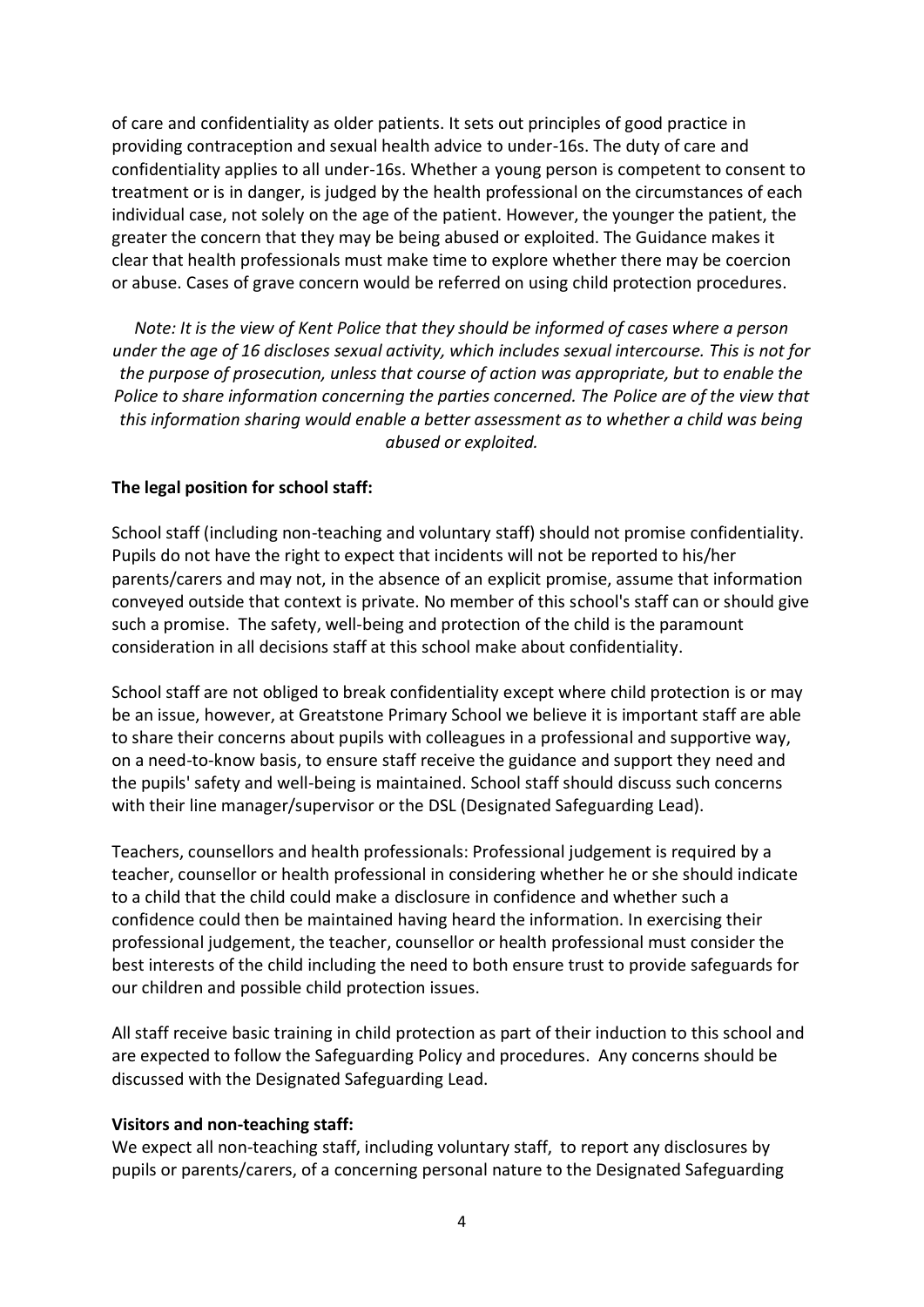Lead as soon as possible after the disclosure and in an appropriate setting, so others cannot overhear. This is to ensure the safety, protection and well-being of all our pupils and staff. The Designated Safeguarding Lead will decide what, if any, further action needs to be taken, both to ensure the pupil gets the help and support they need and that the member of staff also gets the support and supervision they need. Visitors are given information about these procedures when they sign-in at reception.

#### **Parents/carers:**

We believe that it is essential to work in partnership with parents and carers and we endeavour to keep parents/carers abreast of their child's progress at school, including any concerns about their progress or behaviour. However, we also need to maintain a balance so that our pupils can share any concerns and ask for help when they need it. Where a pupil does discuss a difficult personal matter staff at school, they will be encouraged to also discuss the matter with their parent or carer themselves.

The safety, well-being and protection of our pupils is the paramount consideration in all decisions staff at this school make about confidentiality.

### **Complex cases:**

Where there are areas of doubt about the sharing of information, a consultation should be sought with the local KCC Children's Safeguards Service Child Protection Co-ordinator (information in the staffroom or through the Designated Safeguarding Lead).

#### **Ground rules to be used in lessons**

We adopt ground rules to ensure a safe environment for teaching, in particular in PSHE lessons and circle time. This reduces anxiety to pupils and staff and minimises unconsidered, unintended personal disclosures.

At the beginning of each PSHE lesson and circle time, pupils are reminded of the ground rules by the teacher or outside visitor.

- We won't ask each other or the teacher any personal questions
- We will respect each other and not laugh, tease or hurt others
- We won't say things we want to keep confidential
- We can pass or opt out of something if it makes us feel uncomfortable
- If we do find out things about other pupils, which are personal and private, we won't talk about it outside the lesson, but
- If we are worried about someone else's safety we tell a teacher

When confidentiality should be broken and procedures for doing this:

 $\bullet$  See the Child Protection Policy – generally any situation where the health, wellbeing or safety of a child are in question.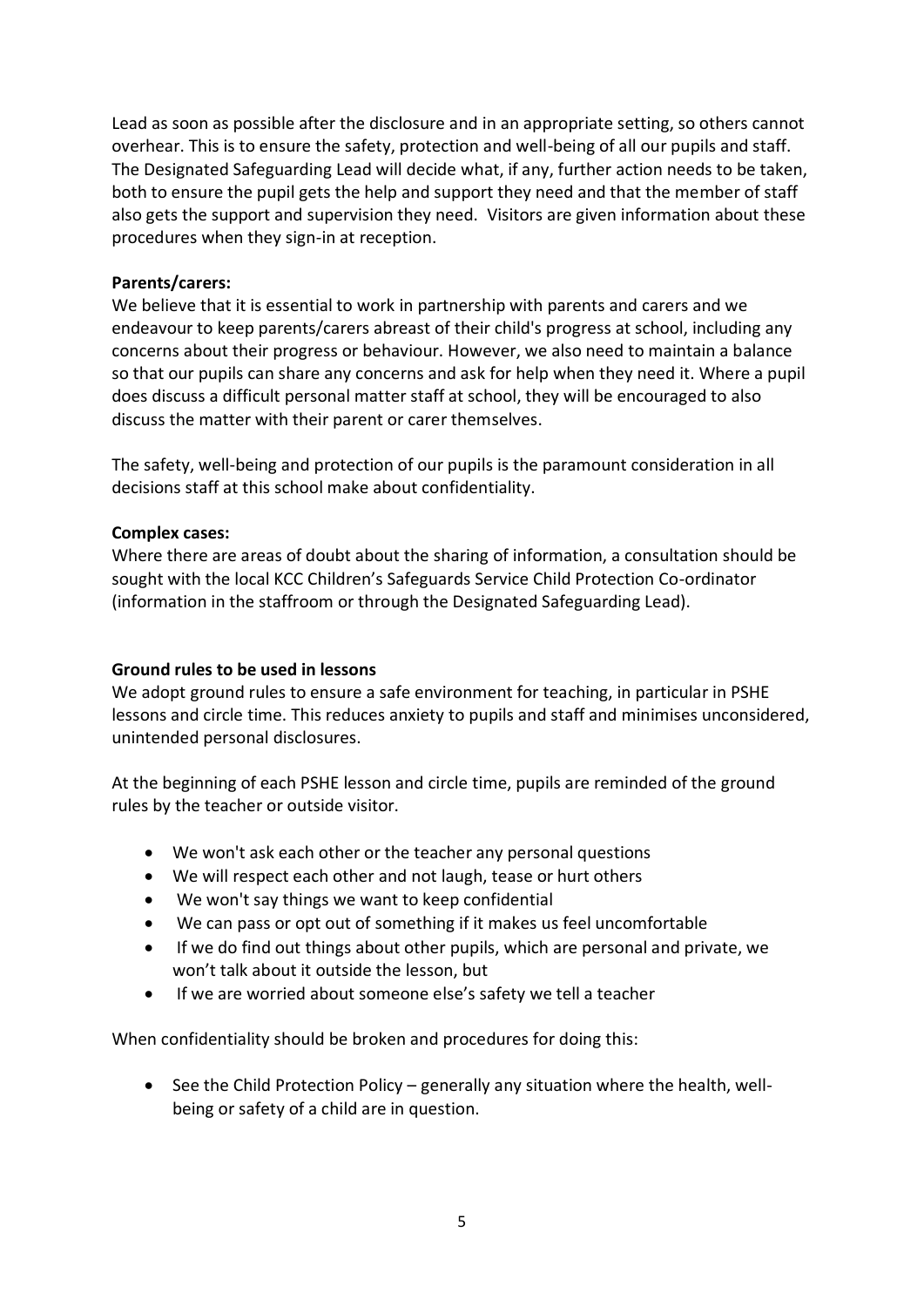- Where this does not apply and you are still concerned and unsure of whether the information should be passed on or other action taken, you should speak to either the Headteacher or SENCO.
- If the Headteacher issues instructions that s/he should be kept informed, all staff must comply. There is always a good reason for this, which you may not know about.

## **Principles of Confidential Discussion:**

- Ensure the time and place for a discussion are appropriate. When they are not, we reassure the child that we understand that they need to discuss something very important and that it warrants time, space and privacy. See the child normally (and always in cases of neglect, or abuse) before the end of the school day. More serious concerns must be reported immediately to ensure that any intervention necessary to protect the child is accessed as early as possible.
- Tell the child we cannot guarantee confidentiality if we think they will:
- hurt themselves
- hurt someone else
- or they tell us that someone is hurting them or others

Do not interrogate the child or ask leading questions.

Do not put children in the position of having to repeat distressing matters to several people but we will inform the pupil first before any confidential information is shared, with the reasons for this.

Encourage the pupil, whenever possible, to confide in his/her own parents/carers

#### **Support for staff**

Staff may have support needs themselves in dealing with some of the personal issues of our pupils. We prefer you to ask for help rather than possibly making a poor decision because you don't have all the facts or the necessary training, or taking worries about pupils home with you. There are many agencies we can refer pupils to who need additional support which and we have procedures to ensure this happens. We all work together as part of a team to support our pupils and asking for help is a way we ensure certain staff have supervision sessions to support them.

#### **Onward referral**

If there is an emergency safeguarding concern, following a discussion, and either she or the other DSLs are unavailable, advice should be sort from the Area Safeguarding Officer and/or the Digital Front Door/portal (contact details on the staff safeguarding noticeboard).